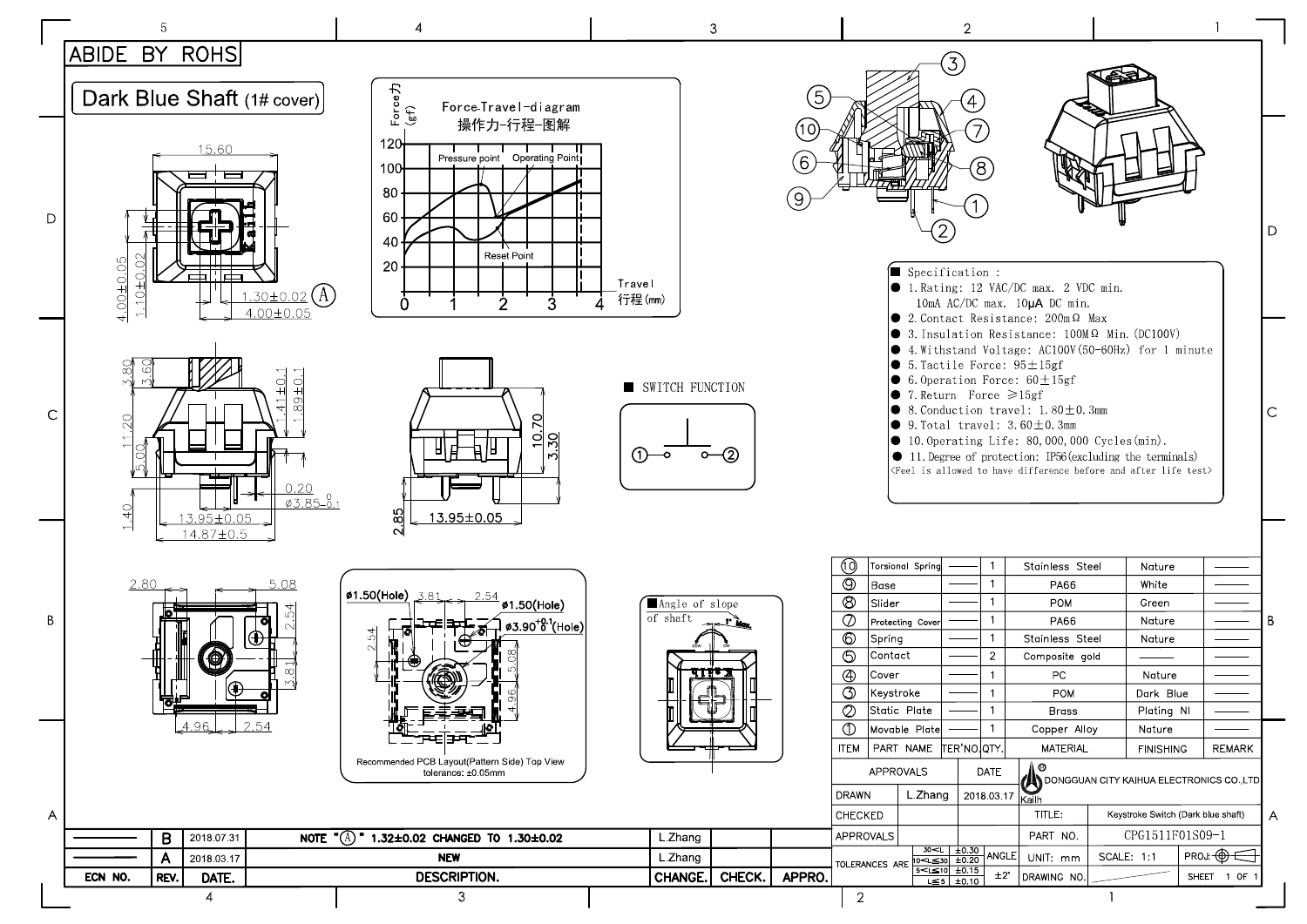



Document Number:

# KH-PS1803-33

# 产品规格书 Product Specification



### Dark Blue shaft (1# cover) 深蓝轴(1#盖子)

| $P/N$ :         |            |                                      | Title:                         |                  |                   |  |  |
|-----------------|------------|--------------------------------------|--------------------------------|------------------|-------------------|--|--|
| CPG1511F01S09-1 |            |                                      | <b>PG1511F Keyboard Switch</b> |                  |                   |  |  |
| Rev.            | <b>ECN</b> | Release and Revision<br>Description: | Prepared By /Date:             | Checked By/Date: | Approved By/Date: |  |  |
| A               |            | New releasing 初版发行                   | 张林/2018.03.17                  | 易平/2018.03.17    | 王锋/2018.03.17     |  |  |
| B               |            | 修改导芯十字芯尺寸                            | 张林/2018.08.01                  | 易平/2018.08.01    | 王锋/2018.08.01     |  |  |
|                 |            |                                      |                                |                  |                   |  |  |
|                 |            |                                      |                                |                  |                   |  |  |
|                 |            |                                      |                                |                  |                   |  |  |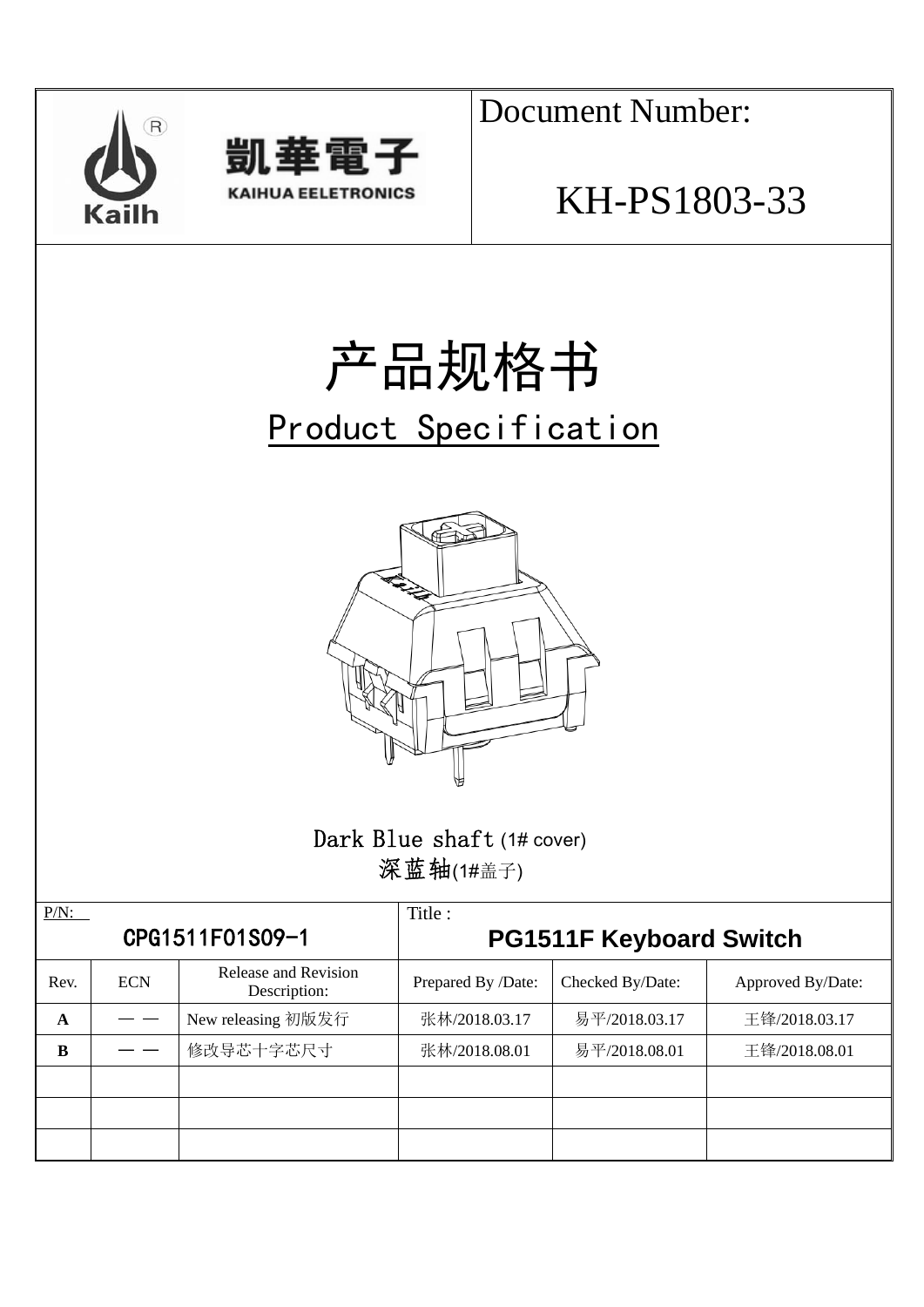



DOC. No.:  $P/N$ :  $CPG1511F01S09-1$  KH-PS1803-33

 $\sf B$ 

### **Content**

### 目录

| 6. |  |
|----|--|
| 7. |  |
|    |  |
|    |  |
|    |  |
|    |  |
|    |  |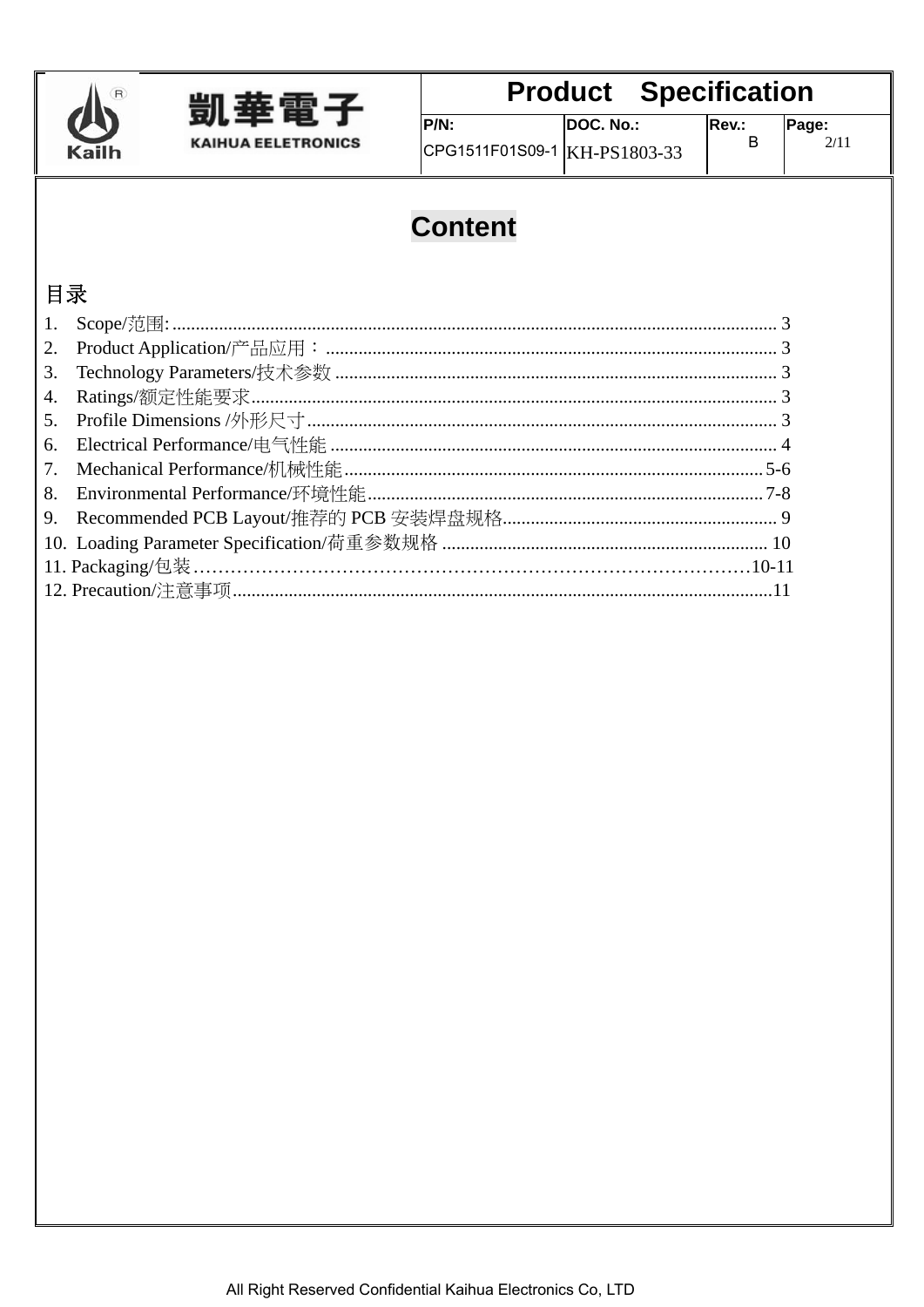



| P/N:                         | DOC. No.: |
|------------------------------|-----------|
| CPG1511F01S09-1 KH-PS1803-33 |           |

#### **1. Scope/**范围**:**

This Product Specification covers the requirement of Mechanical Keyboard switch on product performance, test methods and quality assurance provisions.

本规格书内容涵盖机械键盘开关产品的要求,包括性能指标、测试方法及质量保证方面等。

#### **2. Product Application/**产品应用:

Mainly applied on computer keyboards, cash registers, industrial equipment and Man-Machine interface.

主要适用于电脑键盘,收银机、工业设备和人机界面。

#### **3. Technology Parameters/**技术参数

Ambient Humidity 工作湿度:  $\frac{1}{2}$  45~85% R.H.;

Operating Temperature Range 使用温度范围: - -10℃~+70℃; Storage Temperature Range 保存温度范围: - -20℃~+70℃; Suggested storage period 贮存期限: about 6 months 最多 6 个月 Require the tin part on the switch terminals should keep good after storage guarantee date

要求贮存期后开关端子部分上锡仍然良好。

#### Normal Condition:

Ambient temperature 环境温度: 20±2℃ Relative humidity 相对湿度: <br>
65%±5% R.H.; Air pressure  $\overline{A}$ : 86~101KPa;

#### **4. Ratings/**额定性能要求

Insulation Resistance 绝缘电阻: ≥100MΩ/DC 100V; Withstand Voltage 耐电压: 100 AC 1 Minute; Mechanical Life 机械寿命: 80,000,000 Cycles.

#### **5. Profile Dimensions /**外形尺寸

Rating 额定负荷: 12V AC/DC max. 2V DC min. 10mA AC/DC max. 10 μ A DC min:

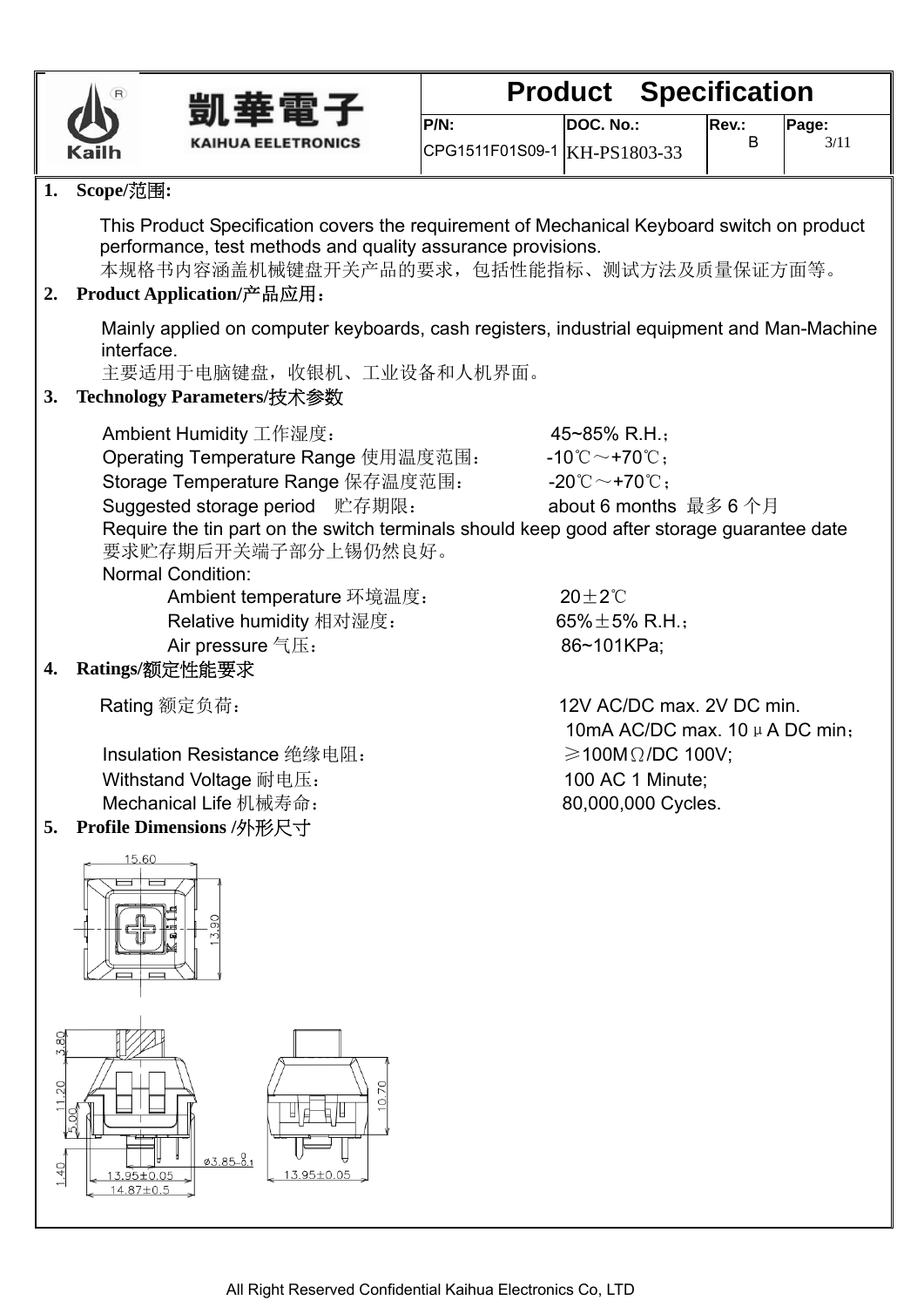



**P/N:**  CPG1511F01S09-1 KH-PS1803-33 **DOC. No.:** 

#### **6. Electrical Performance/**电气性能

| Item<br>项目 | Description<br>项目描述                                 | Test Condition 测试条件                                                                                                                                                                                                                                                                                                                          | Requirement 规格要求                                                                                                                            |
|------------|-----------------------------------------------------|----------------------------------------------------------------------------------------------------------------------------------------------------------------------------------------------------------------------------------------------------------------------------------------------------------------------------------------------|---------------------------------------------------------------------------------------------------------------------------------------------|
| 6.1        | Contact<br>Resistance<br>接触电阻                       | Static load: (Operation force)x2, which is<br>applied on the center of Switch stem.Be<br>measured when the switch contact<br>stabilization.<br>静态负载: 动作力的2倍, 施加在手柄中心.<br>开关接触稳定时量测.<br>Measurement tool: Contact resistance Meter.<br>测量工具: 微电流接触电阻计(1KHz,<br>20mV,5~50mA)<br>在低电流(≤100mA)条件下测试.<br>Measured at low current (100mA or less). | 200 $m\Omega$ Max<br>200mΩ以下                                                                                                                |
| 6.2        | Insulation<br>Resistance<br>绝缘电阻                    | Apply a Voltage of DC 100 V for 1 minute,<br>according to the below method.<br>(1) Between terminals.<br>(2) Between terminal and Body.<br>输入 100V DC 电压 1 分钟, 按如下接触方<br>法测试:<br>(1) 端子与端子之间.<br>(2) 端子与外壳之间.                                                                                                                                | 100 $M\Omega$ Min<br>100 兆欧以上                                                                                                               |
| 6.3        | <b>Dielectric</b><br>withstanding<br>voltage<br>耐电压 | Apply a Voltage of AC100 V (50~60Hz) for 1<br>minute, according to the below method.<br>(1) Between terminals.<br>(2) Between terminal and Body.<br>输入 100V AC 电压 1 分钟, 按如下接触方法<br>测试:<br>(1) 端子与端子之间.<br>(2) 端子与外壳之间.                                                                                                                       | No evidence of<br>breakdown<br>无瞬断、击穿等破坏.                                                                                                   |
| 6.4        | <b>Bouncing</b><br>触点抖动                             | Operation speed: 3~4 times/s<br>操作速度: 每秒 3~4 次<br>Oscillo scope 示波器<br>Switch Bouncing Test Circuit 抖动测定回路.<br>D.C. $10V \equiv 10mA$<br>$10K\Omega$<br>Oscillo Scope<br>示波器<br>Switch Bouncing Test Circuit<br>抖动测定回路<br>"ON"<br>"OFF"<br>Ш                                                                                                 | Before Life cycle:<br>On:5ms MAX,5 毫秒以下<br>Off: 5ms MAX,5 毫秒以下<br>After Life cycle:<br>On:10ms MAX,10 毫秒以<br>下<br>Off: 10ms MAX,10 毫秒以<br>下 |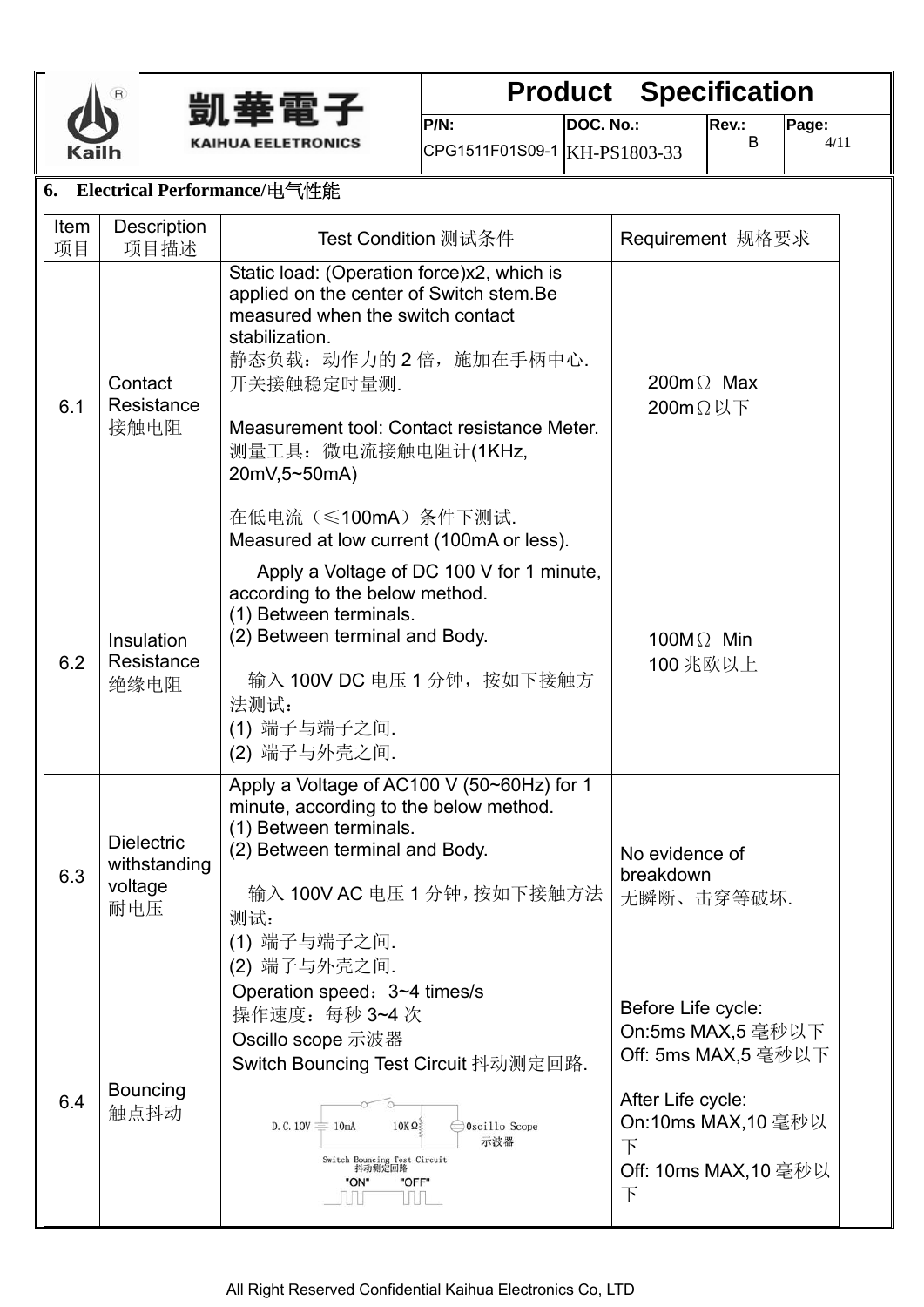



**P/N:**  CPG1511F01S09-1 KH-PS1803-33 **DOC. No.:** 

#### **7. Mechanical Performance/**机械性能

| Item<br>项<br>目 | Description<br>项目描述          | Test Condition 测试条件                                                                                                                                                                                                                                                                                                                                                                                       | Requirement 规格要求       |
|----------------|------------------------------|-----------------------------------------------------------------------------------------------------------------------------------------------------------------------------------------------------------------------------------------------------------------------------------------------------------------------------------------------------------------------------------------------------------|------------------------|
| 7.1            | Load<br>Curve<br>荷重曲线        | Place the vertical direction of switch operation<br>and gradually increase the load applied to the<br>center of the stem until it stop.<br>开关的动作方向为垂直放置,向手柄中心逐渐施<br>加负荷直到停止.<br>Force力<br>(gf)<br>Force-Travel-diagram<br>操作力-行程-图解<br>120<br>Operating Point<br>Pressure point<br>100<br>80<br>60<br>40<br><b>Reset Point</b><br>20<br>Travel<br>行程(mm)<br>$\dot{2}$<br>$\dot{3}$<br>Ó<br>$\overline{4}$ | See page 11<br>见第 11 页 |
| 7.2            | Loading<br>parameter<br>荷重参数 | Place the vertical direction of switch operation<br>and gradually increase the load applied to the<br>center of the stem until it stop.<br>开关的动作方向为垂直放置,向手柄中心逐渐施<br>加负荷直到停止.<br>RF<br>TF<br>0F<br><b>TTF</b><br><u>VIII)</u><br><u>VII A</u><br>Mounting Surface                                                                                                                                          | See page 11<br>见第11页   |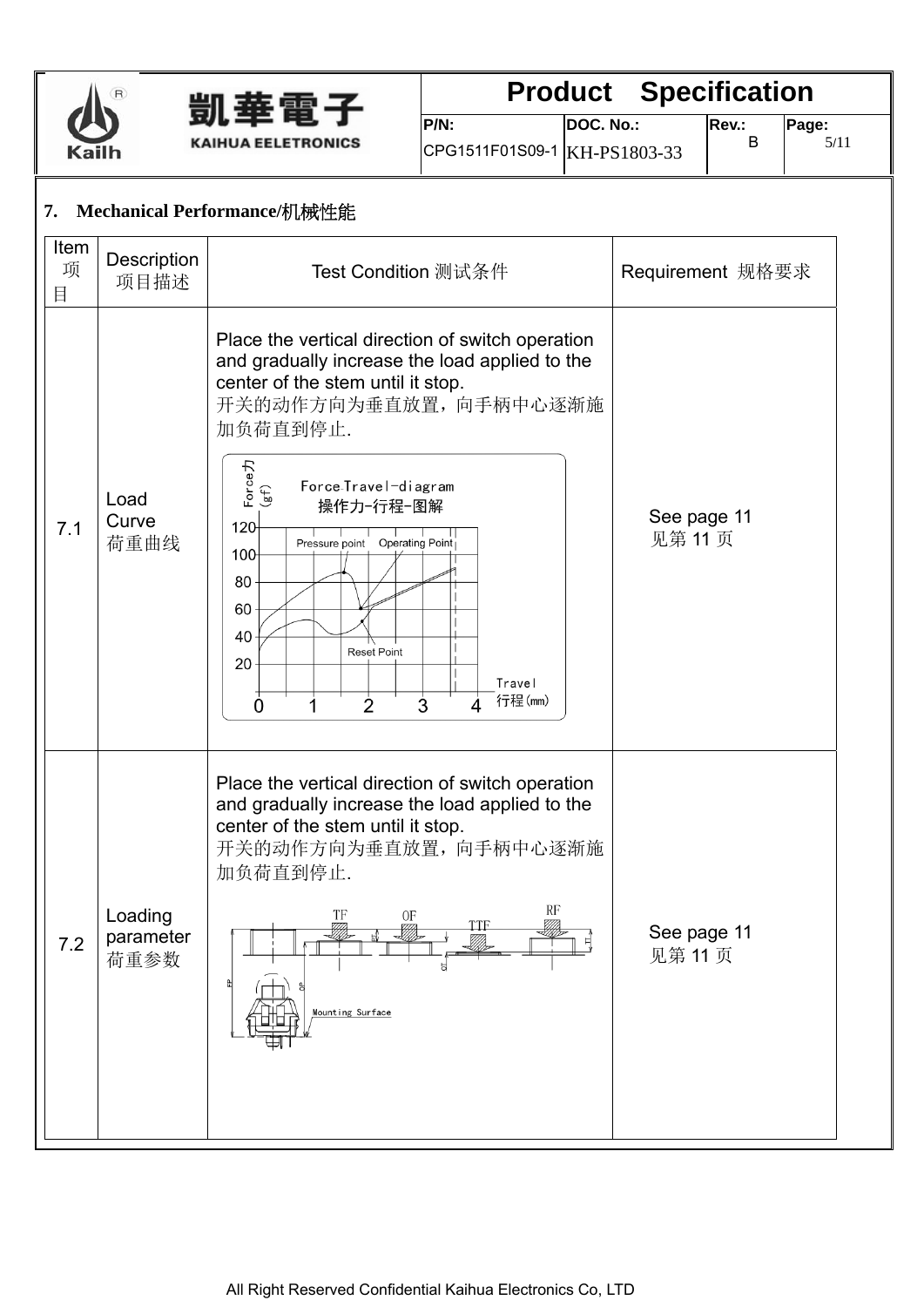| 凱垂雷子 |                                            |                                                                                                                                                                                                                                          |                                         |           | <b>Product Specification</b>                                                                                                                                                     |            |               |
|------|--------------------------------------------|------------------------------------------------------------------------------------------------------------------------------------------------------------------------------------------------------------------------------------------|-----------------------------------------|-----------|----------------------------------------------------------------------------------------------------------------------------------------------------------------------------------|------------|---------------|
|      |                                            | KAIHUA EELETRONICS                                                                                                                                                                                                                       | $P/N$ :<br>CPG1511F01S09-1 KH-PS1803-33 | DOC. No.: |                                                                                                                                                                                  | Rev.:<br>B | Page:<br>6/11 |
| 7.3  | <b>Static</b><br>Strength<br>静止强度          | A static load of 3kgf shall be applied in the<br>direction of button operation for a<br>period of 60 seconds.<br>在手柄动作方向施加 3kgf 的静负荷 60 秒, 然后<br>测试参数.<br>F                                                                              |                                         |           | No damage<br>(Electrical)<br>And mechanical)<br>电气和机械性能正常.                                                                                                                       |            |               |
| 7.4  | <b>Stem Pull</b><br>Strength<br>手柄拉拔强<br>度 | Break by a pull force applied opposite to the<br>direction of stem operation.<br>在推柄动作方向反向垂直施加拉力, 使其破坏的<br>程度.                                                                                                                           |                                         |           | 5kgf Min                                                                                                                                                                         |            |               |
| 7.5  | <b>Shock</b><br>机械冲击                       | Measured by according to the below<br>condition:<br>(1) Acceleration: 80g 加速度<br>(2) Cycles of test: 3 cycles each in 6<br>directions, for a total of 18 cycles.<br>试验次数: 每个方向3次, 6个方向共18次.                                              |                                         |           | Shall meet No.6, 7.1,<br>7.2.<br>满足 6, 7.1, 7.2 要求.                                                                                                                              |            |               |
| 7.6  | Life Test<br>寿命测试                          | 1) D.C.12V 10mA resistance load<br>D.C 12V 10mA 电阻负荷<br>2) Operation speed : 5-6 times / s<br>动作速度: 5-6 次/ 秒<br>3) Push force: 150gf<br>按力: 150gf<br>5) Push travel: 3.6mm<br>按压行程: 3.6mm<br>6) Operation number:<br>动作次数: 80, 000, 000次 | 80,000,000cycles                        |           | Contact resistance:<br>$1 \Omega$ Max<br>接触电阻: 1 欧以下<br>Bouncing: 10ms Max<br>触点抖动: 10毫秒以下<br>Operation force:<br>Variation rate within $\pm$<br>30%<br>操作力的变化范围在初始<br>值的土30%以内. |            |               |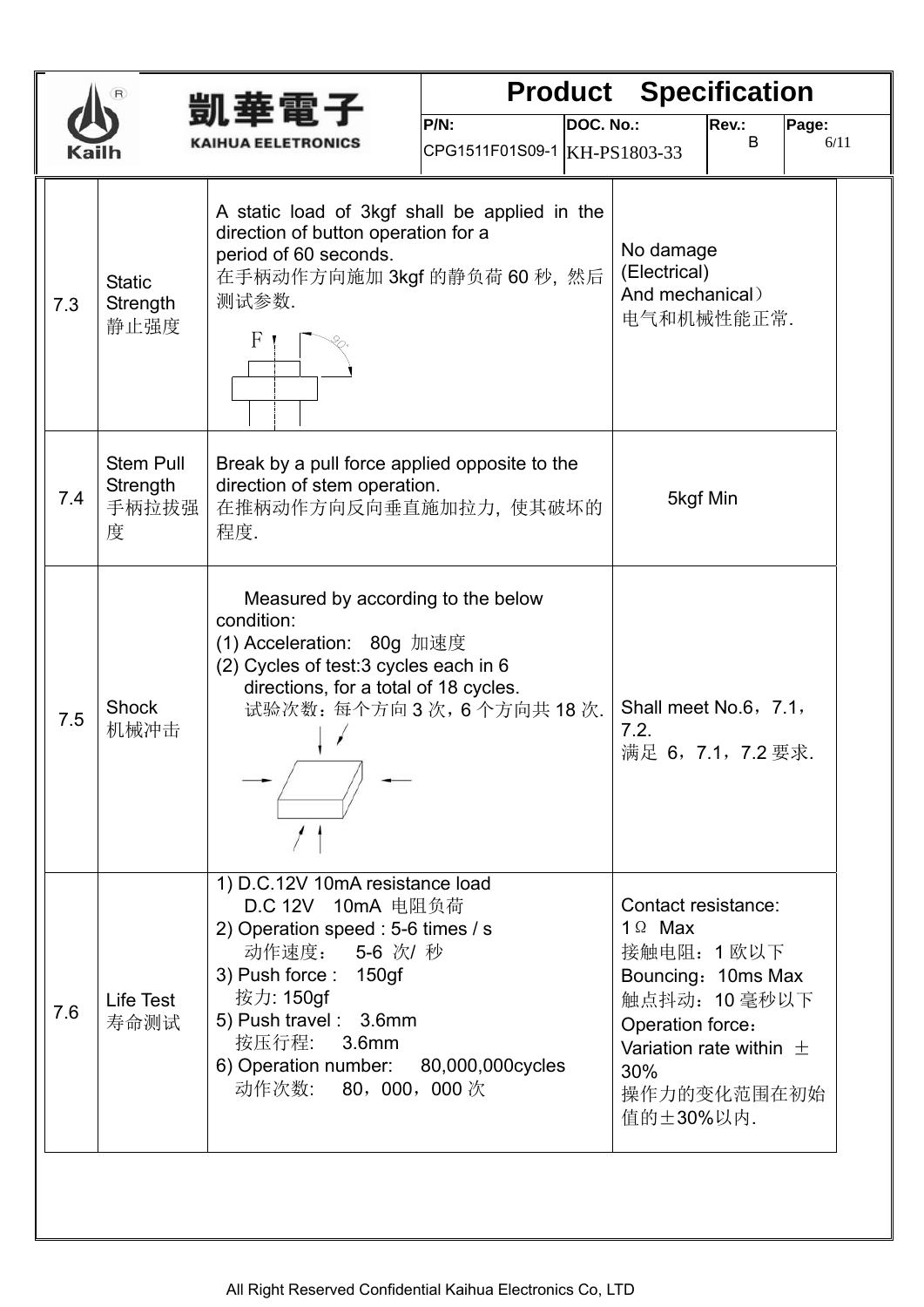



**P/N:**  CPG1511F01S09-1 KH-PS1803-33 **DOC. No.:** 

**Rev.:** 

B

**Page:**  7/11

#### **8. Environmental Performance/**环境性能

| Item<br>项目 | Description<br>项目描述            | Test Condition 测试条件                                                                                                                                                                                                                                                                                                  | Requirement 规格要求                                                                                                                                        |
|------------|--------------------------------|----------------------------------------------------------------------------------------------------------------------------------------------------------------------------------------------------------------------------------------------------------------------------------------------------------------------|---------------------------------------------------------------------------------------------------------------------------------------------------------|
| 8.1        | Cold test<br>耐寒性               | (1) Temperature : - $20 \pm 2^{\circ}$ C<br>温度: - 20±2℃<br>(2) Duration of test: 48h<br>持续时间: 48 小时<br>(3) Take off a drop water 去掉水珠<br>(4) Standard conditions after test: 1h<br>试验后的放置条件: 1 小时                                                                                                                    | Contact resistance:<br>200 $m \Omega$ Max<br>Shall meet:<br>No. 6.2 to 6.4<br>No. 7.1 to 7.2<br>接触电阻 200mΩ以下<br>满足:<br>No. 6.2 to 6.4<br>No. 7.1 to 7.2 |
| 8.2        | Heat test<br>耐热性               | (1) Temperature : $70 \pm 2^{\circ}$ C<br>温度: 70±2℃<br>(2) Duration of test: 48h<br>持续时间: 48 小时<br>(3) Take off a drop water 去掉水珠<br>(4) Standard conditions after test: 1h<br>试验后的放置条件: 1 小时                                                                                                                        | Contact resistance:<br>200 $m \Omega$ Max<br>Shall meet:<br>No. 6.2 to 6.4<br>No. 7.1 to 7.2<br>接触电阻 200mΩ以下<br>满足:<br>No. 6.2 to 6.4<br>No. 7.1 to 7.2 |
| 8.3        | Temperature<br>cycle<br>温度循环   | (1) Test cycles: 5 cycles<br>试验周期: 5个周期<br>(2) Standard condition after test:1h<br>试验后的放置条件: 1 小时<br>Duration of test<br>Temperature<br>温度<br>持续时间<br>1 cycle<br>$20\pm5^{\circ}$ C<br>1 <sub>h</sub><br>一次循环<br>-20 $\pm$ 5°C<br>1 <sub>h</sub><br>1 <sub>h</sub><br>$20\pm5^{\circ}$ C<br>70±5°C<br>1 <sub>h</sub> | Contact resistance:<br>200 $m \Omega$ Max<br>Shall meet:<br>No. 6.2 to 6.4<br>No. 7.1 to 7.2<br>接触电阻 200mΩ以下<br>满足:<br>No. 6.2 to 6.4<br>No. 7.1 to 7.2 |
| 8.4        | Soldering<br>heat test<br>耐焊接热 | Soldering area: T/2 of PWB thickness.<br>(PWB: T=1.6mm)<br>焊接面积: 印刷基板的 1/2 厚度处<br>Soldering temperature: $260 \pm 5^{\circ}$ C<br>Soldering time: $3\pm0.5s$<br>焊接温度:<br>$260 \pm 5^{\circ}$ C<br>焊接时间: 3±0.5秒                                                                                                       | Appearance:<br>No abnormality.<br>外观无异常                                                                                                                 |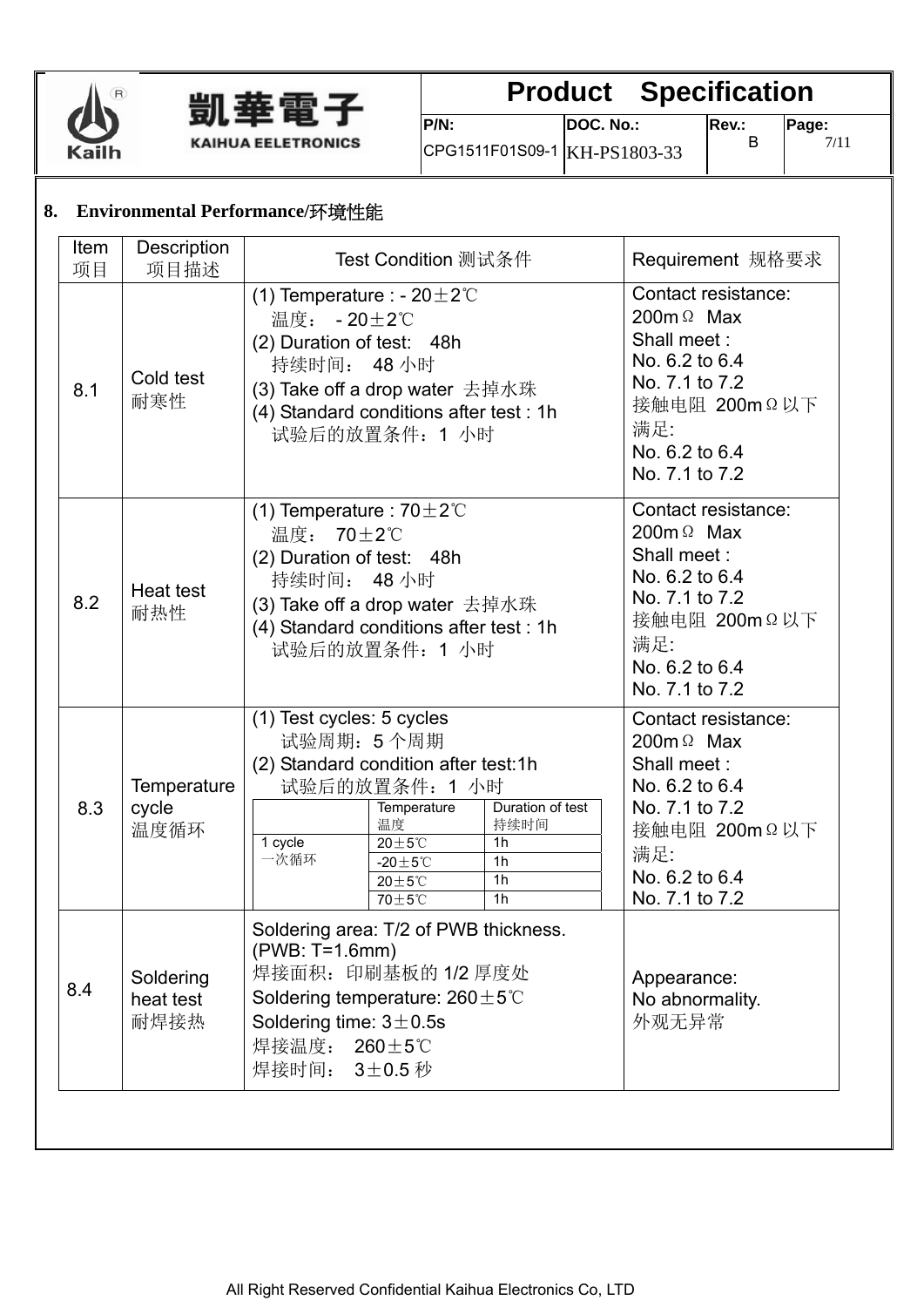|     |                                | 凱垂雷子                                                                                                                                                                                                                                                                                                                                                                                                                                                               |                                                                                                |           | <b>Product Specification</b>                                                                                     |                                                                                                               |               |
|-----|--------------------------------|--------------------------------------------------------------------------------------------------------------------------------------------------------------------------------------------------------------------------------------------------------------------------------------------------------------------------------------------------------------------------------------------------------------------------------------------------------------------|------------------------------------------------------------------------------------------------|-----------|------------------------------------------------------------------------------------------------------------------|---------------------------------------------------------------------------------------------------------------|---------------|
|     |                                | <b>KAIHUA EELETRONICS</b>                                                                                                                                                                                                                                                                                                                                                                                                                                          | P/N:                                                                                           | DOC. No.: |                                                                                                                  | Rev.:<br>B                                                                                                    | Page:<br>8/11 |
|     |                                |                                                                                                                                                                                                                                                                                                                                                                                                                                                                    | CPG1511F01S09-1 KH-PS1803-33                                                                   |           |                                                                                                                  |                                                                                                               |               |
| 8.5 | Solder<br>ability<br>可焊性       | 1. Hand soldering 手工焊接:<br>Please practice according to below<br>condition:<br>(1) Soldering Temperature : $350 \pm 5^{\circ}$<br>焊接温度: 350±5℃<br>(2) Continual soldering time: $3\pm0.5s$<br>连续焊接时间: 3±0.5秒<br>(1) Capacity of soldering iron: $\leq 20w$<br>电烙铁功率: 20 瓦以下<br>2. Automatic PIP soldering 自动插板焊接:<br>For the product of T/H according to below<br>condition:<br>(C)温度<br>250<br>emperature<br>$200 -$<br>$150 -$<br>100<br>50<br>预热区<br>60 sec max | 波峰焊温度曲线图(单波峰)<br>Peak 260°C max<br>110°C max<br> 焊接区  冷却区<br>- Time(sec ) [4] [a]<br>5 sec max |           | area of immersed<br>by solder.                                                                                   | At least 95% of surface<br>portion shall be covered<br>浸焊面积大于90%以上.                                           |               |
| 8.6 | <b>Humidity</b><br>test<br>耐湿性 | (1) Temperature : $60 \pm 2^{\circ}$ C<br>温度: 60±2℃<br>$(2)$ relative humidity: 90~95% R.H.<br>相对湿度:90~95% R.H.<br>(3) Duration of test: 48h<br>持续时间: 48 小时<br>(4) Take off a drop water<br>去掉水珠<br>(5) Standard conditions after test: 1h<br>试验后的放置条件: 1 小时                                                                                                                                                                                                       |                                                                                                |           | 200 $m \Omega$ Max<br>Shall meet:<br>No. 6.2 to 6.4<br>No. 7.1 to 7.2<br>满足:<br>No. 6.2 to 6.4<br>No. 7.1 to 7.2 | Contact resistance:<br>接触电阻 200mΩ以下                                                                           |               |
| 8.7 | Salt Spray<br>盐雾测试             | Apply the following environment to test:<br>根据下列条件进行测试:<br>(1) Temperature : $35 \pm 5^{\circ}$ C<br>温度: 35±5℃;<br>(2) Salt water density: $5 \pm 1\%$<br>盐水浓度: 5±1%;<br>(3) Duration: 12hours<br>持续时间: 12 小时;<br>(4) After test, the salt deposit shall be<br>removed by running water.<br>实验后将盐沉积物用水冲掉                                                                                                                                                           |                                                                                                |           | Appearance:<br>naked.<br>无裸露基材.<br>200 m $\Omega$ Max                                                            | No corrosion spot, no<br>crack, no base plate<br>外观:无腐蚀点,无裂纹,<br><b>Contact Resistance:</b><br>接触电阻: 200 毫欧以下 |               |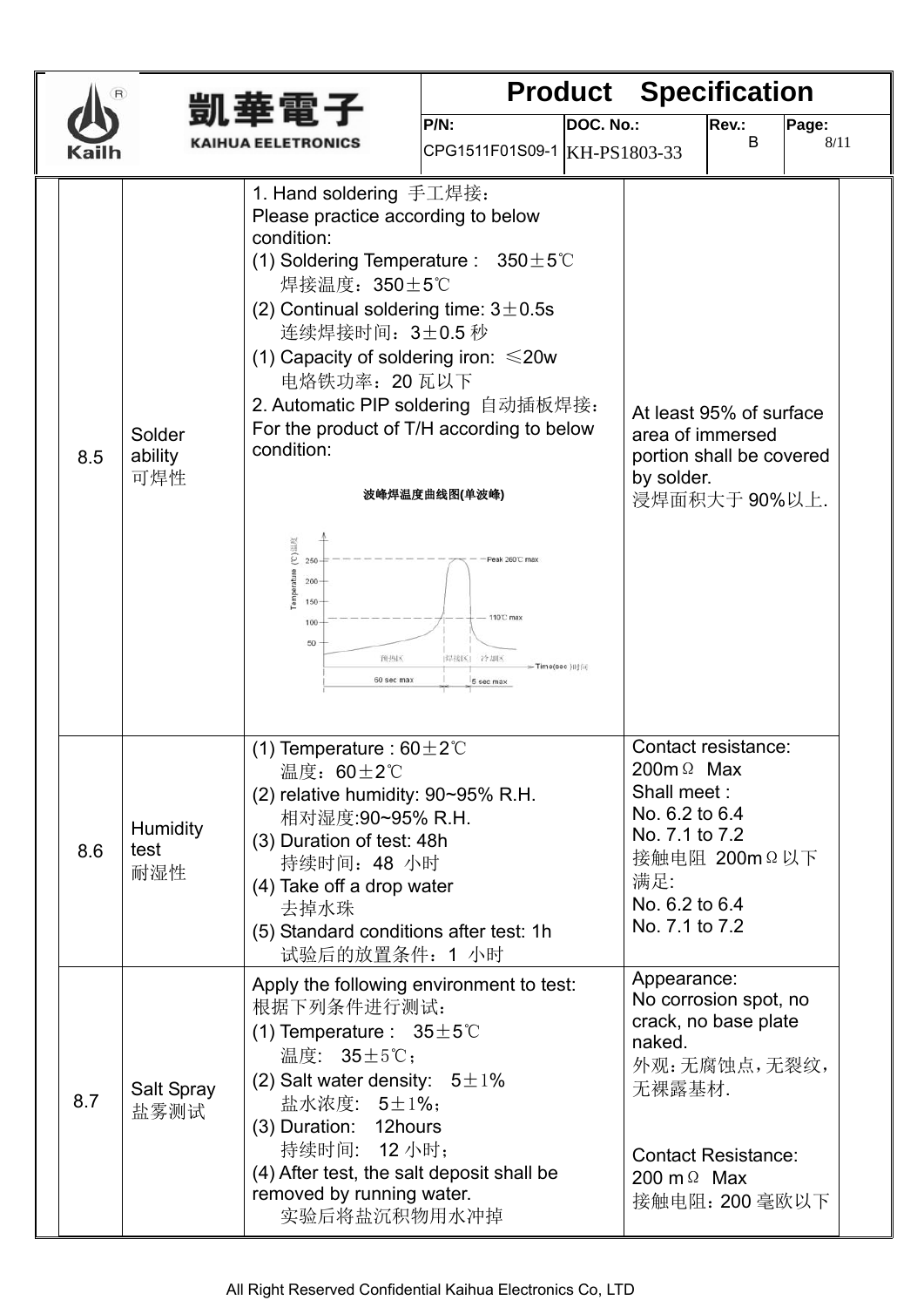|     |                                                      | 凱華電子                                                                                                                                                                                                                                                                                                   |                                         |           | <b>Product Specification</b>                                                                     |                                                                                                                                                                       |               |
|-----|------------------------------------------------------|--------------------------------------------------------------------------------------------------------------------------------------------------------------------------------------------------------------------------------------------------------------------------------------------------------|-----------------------------------------|-----------|--------------------------------------------------------------------------------------------------|-----------------------------------------------------------------------------------------------------------------------------------------------------------------------|---------------|
|     |                                                      | KAIHUA EELETRONICS                                                                                                                                                                                                                                                                                     | $P/N$ :<br>CPG1511F01S09-1 KH-PS1803-33 | DOC. No.: |                                                                                                  | Rev.:<br>B                                                                                                                                                            | Page:<br>9/11 |
| 8.8 | Protection<br>Against ingress<br>of dust(IP5X)<br>防尘 | The switches are placed in a position of<br>normal use inside the test chamber.<br>The test is carried out according to the<br>second enclosure of IEC60529/GB4208.<br>The test shall be continued for a period of<br>8h.<br>测试样品以正常使用位置在防尘箱中安装;<br>按 IEC60529 或 GB4208 防护标准测试条件<br>进行试验;<br>试验应持续8小时; |                                         |           | After test:<br>the crust.<br>voltage $\geq 100V$<br>动作正常;                                        | Operating is normal<br>Between terminals,<br>terminal and surface of<br>Dielectric withstand in<br>端子之间及端子与外壳<br>表面耐电压强度≥100V                                         |               |
| 8.9 | Protection<br>against ingress<br>water(IPX6)<br>防水   | The switches are placed in a position of<br>normal use inside the test table.<br>The test is carried out according to the<br>second enclosure of IEC60529/GB4208.<br>测试样品以正常使用位置在防尘箱中安装;<br>按 IEC60529 或 GB4208 防护标准测试条件<br>进行试验;                                                                      |                                         |           | After test:<br>Water don't enter<br>switch inside.<br>the crust,<br>voltage ≥100V<br>动作正常;<br>部份 | Operating is normal.<br>electric parts of the<br>Between terminals,<br>terminal and surface of<br>Dielectric withstand in<br>水不能进入开关内带电<br>端子之间及端子与外壳<br>表面耐电压强度≥100V |               |

### **9. Recommended PCB Layout** 推荐的 **PCB** 安装焊盘规格

Mounting Options 安装选项

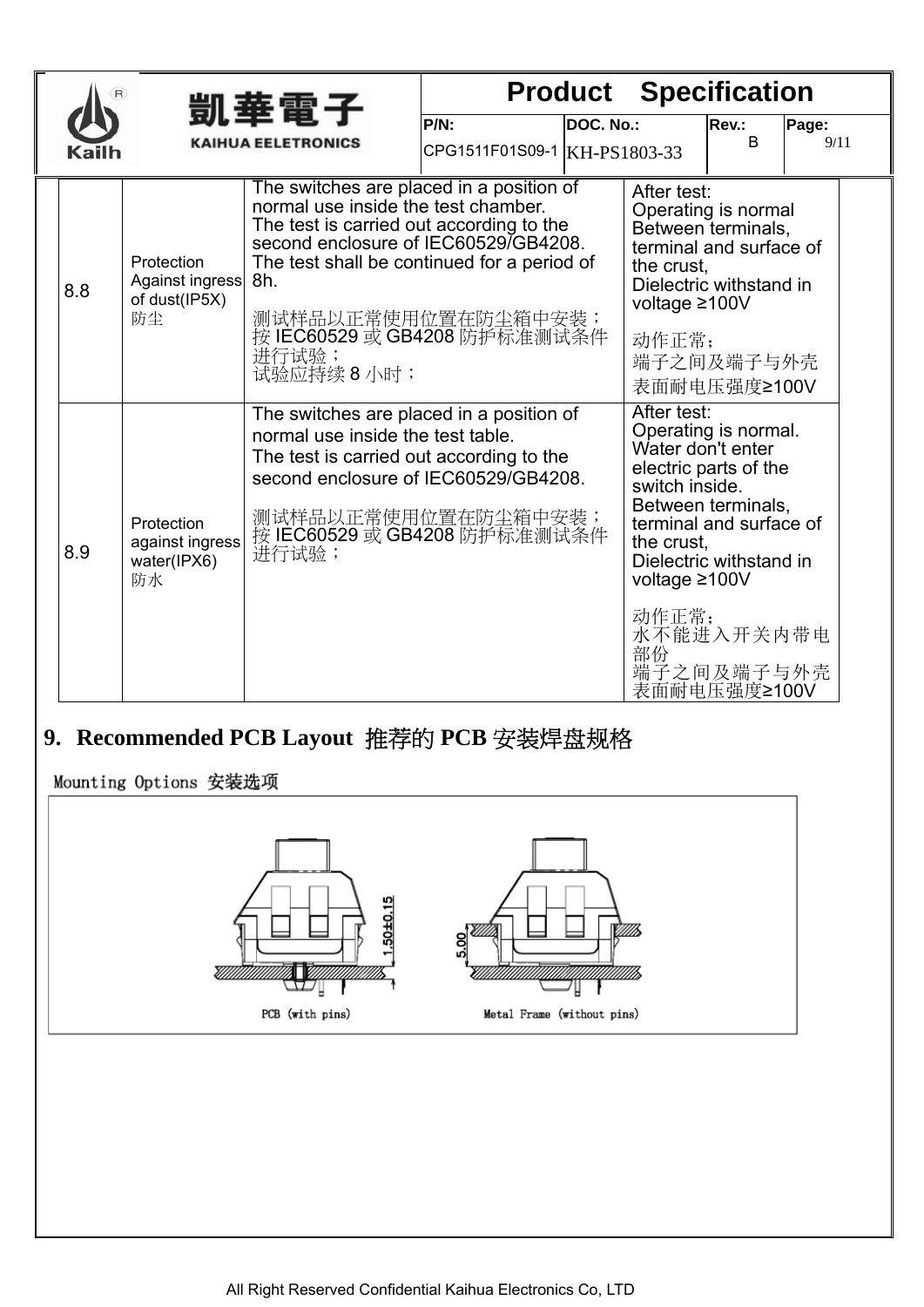

#### Metal Frame Cutout Dimensions



#### **10. Loading Parameter (TT/PT/OT /OF/TF/RF) Specification** 荷重参数规格:

| Parameter | Unit | Specification  | Remark |
|-----------|------|----------------|--------|
| TT(总行程)   | mm   | $3.60 \pm 0.3$ |        |
| PT(导通行程)  | mm   | $1.80 \pm 0.3$ |        |
| OT(过行程)   | mm   | 1.30           | Min.   |
| OF(动作力)   | gf   | $60 \pm 15$    |        |
| TF(触感力)   | gf   | $95 + 15$      |        |
| RF(回弹力)   | gf   | 15             | Min.   |

#### **11. Packaging** 包装

**Packaging type: Tray, 1000Pcs/Tray, 4000Pcs/Carton.** 

包装方式**: Tray** 盘**,1000Pcs/**盘**, 4000Pcs/**箱**.**